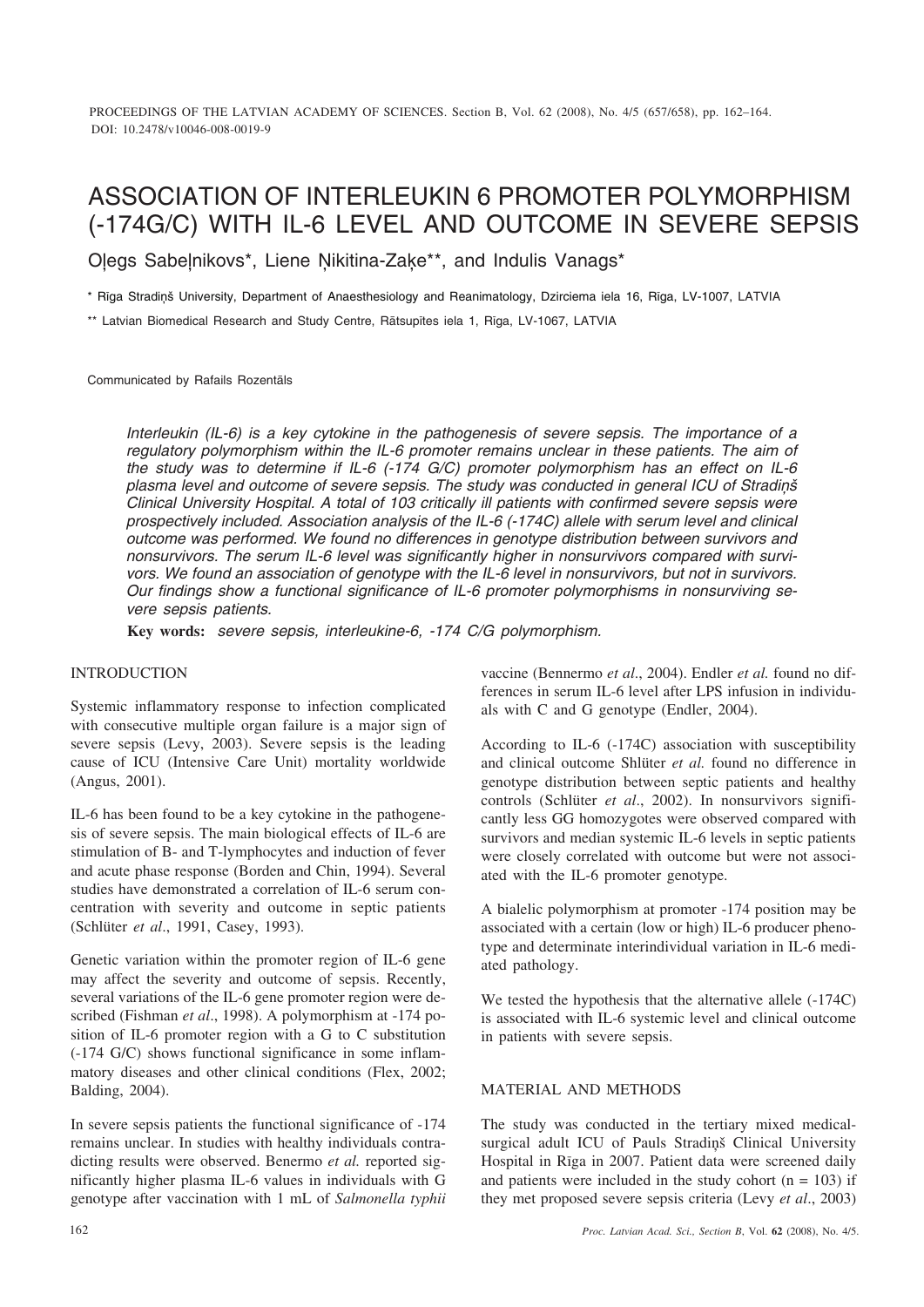and were successfully genotyped at -174C/G SNP of IL-6 gene. Patients were included in this cohort on the calendar day that severe sepsis criteria were met**.** Ethical approval was obtained and all subjects consented to participate in the study.

The plasma of these patients was tested for IL-6 concentration by immunoassay (Biosorce Europe S.A. IL-6, EASIA) at the day of inclusion in this study.

The IL-6 promoter polymorphism -174 G/C was analysed as follows. Genomic DNA was extracted from peripheral blood sample using standard phenol-chloroform extraction method. The IL-6 promoter region harbouring the polymorphism of our interest was PCR amplified. For PCR amplification we used template DNA, forward primer

5'-TCGTGCATGACTTCAGCTTT-3', reverse primer

5'-GCCTCAGACATCTCCAGTCC-3' and PCR

MasterMix (2 x) (Fermentas Life Sciences). The cycling conditions of PCR were as follows: 5 minutes of initial denaturation at 95  $^{\circ}$ C, following 32 cycles of 15 seconds at 95  $^{\circ}$ C 30 seconds at 72  $^{\circ}$ C and final ex C, 30 seconds at 56  $^{\circ}$ C, 30 seconds at 72  $^{\circ}$ C, and final extension—10 minutes at  $72 \text{ °C}$ . PCR products were then purified. We used the primer sequence

5'-TCATGGGAAAATCCCACATT-3' for sequencing reaction. Products were analysed by direct sequencing using a 3100 ABI prism DNA sequencer according to recommendations from the manufacturer.

Patients were followed up throughout their stay in the ICU to the clinical outcome.

Descriptive statistics were used for basic characterisation of the patient groups according to genotypes. Nonparametric statistics were applied. All statistical comparisons between groups were done with the Kruskal–Wallis test and the Mann–Whitney *U*-test. All statistical calculations were performed with commercially available statistical software ( $\text{SPSS}$  15.0 for Windows"; SPSS Inc.). A value of  $P \leq$ 0.05 was considered to indicate a statistical significance.

## RESULTS

The demographic and clinical data at the day of inclusion of 103 Caucasian patients enrolled in this study are summarised in Table 1. The main reasons of severe sepsis were respiratory tract (82%) and abdominal (15%) infections. The overall survival was 59 (57.3%) of 103 patients enrolled. Demographic data of the study population did not differ significantly between survivor and nonsurvivor groups.

We evaluated the association of IL-6 promoter polymorphism (-174 G/C) with outcome of severe sepsis. There was no significantly different distribution of genotypes between surviving and nonsurviving severe sepsis patients (Table 2). Comparing IL-6 median levels in surviving and nonsurviving severe sepsis patients, IL-6 plasma concentration was significantly increased in nonsurvivors. In survivors the median IL-6 level was 190 pg/mL  $(5^{th}/95^{th})$  percen-

#### CHARACTERISTICS OF THE PATIENTS<sup>1</sup>

|                               | Survivors $(n = 59)$ | Nonsurvivors ( $n = 44$ ) |
|-------------------------------|----------------------|---------------------------|
| Male patients ( $%$ of total) | 45 (58)              | 32(42)                    |
| Age (years)                   | $64 \pm 5.4$         | $72 \pm 8.2$              |
| <b>SOFA</b>                   | $6 + 4$              | 9±4                       |
| ICU stay (days)               | $4\pm3$              | $12 \pm 8$                |
| MPV days                      | 3±2                  | $11 + 5$                  |

 $1$  All values except gender are the mean ( $\pm$ SD)

Table 2

INTERLEUKINE-6 PROMOTER POLYMORPHISM (-174G/C) AND OUTCOME OF SEVERE SEPSIS

|                     | C/C       | C/G     | G/G     |
|---------------------|-----------|---------|---------|
| <b>Survivors</b>    | $7(12\%)$ | 32(54%) | 20(34%) |
| <b>Nonsurvivors</b> | 13 (30%)  | 21(48%) | 10(23%) |

*P* > 0.05, Chi-square 5.36

Table 3 INTERLEUKINE-6 PROMOTER POLYMORPHISM (-174G/C) AND IL-6 MEDIAN CONCENTRATION IN SURVIVORS AND NONSURVIVORS<sup>1</sup>

|             | $C/C$ (n = 13) | $C/G$ (n = 11) | $G/G (n = 9)$                                 |
|-------------|----------------|----------------|-----------------------------------------------|
| Survival    | 170 (65/2024)  | 190 (30/2024)  | 330 (22/1392)<br>1372 (200/2024) <sup>2</sup> |
| Nonsurvival | 240 (20/2024)  | 440 (60/2024)  |                                               |

<sup>1</sup>All values are median  $(5<sup>th</sup>/95<sup>th</sup>$  percentiles)

 $^{2}$  *P* = 0.01, Chi-square 9.21

tiles: 28/2024), whereas in nonsurviving patients 450 pg/mL  $(5^{th}/95^{th})$  percentiles:  $60/2024$ ), with  $P < 0.01$ (Mann-Whitney U test).

We also tested the association of IL-6 promoter polymorphisms (-174 G/C) with IL-6 median concentration in survivors and nonsurvivors (Table 3). There was no association of genotype with median IL-6 plasma level in surviving severe sepsis patients (*P >* 0.05, Kruskal-Wallis test), but in nonsurvivors we found significant differences between groups stratified by genotypes  $(P = 0.01$ , Kruskal-Wallis test). A significantly increased median IL-6 plasma level was observed in nonsurviving patients with GG genotype— 1372 pg/mL  $(5<sup>th</sup>/95<sup>th</sup>$  percentiles: 200/2024), compared with C/C (240 pg/mL, 20/2024) and C/G (440 pg/mL, 60/2024).

#### **DISCUSSION**

In our study we found no significantly different distribution of IL-6 promoter genotypes between surviving and nonsurviving severe sepsis patients. Thus, we were not able to confirm the previously reported associations between IL-6 (-174 G/C) polymorphism and outcome in severe sepsis patients (Schlüter *et al*., 2002; Tischendorf *et al*., 2007). A possible explanation for this is that other factors (e.g. pre